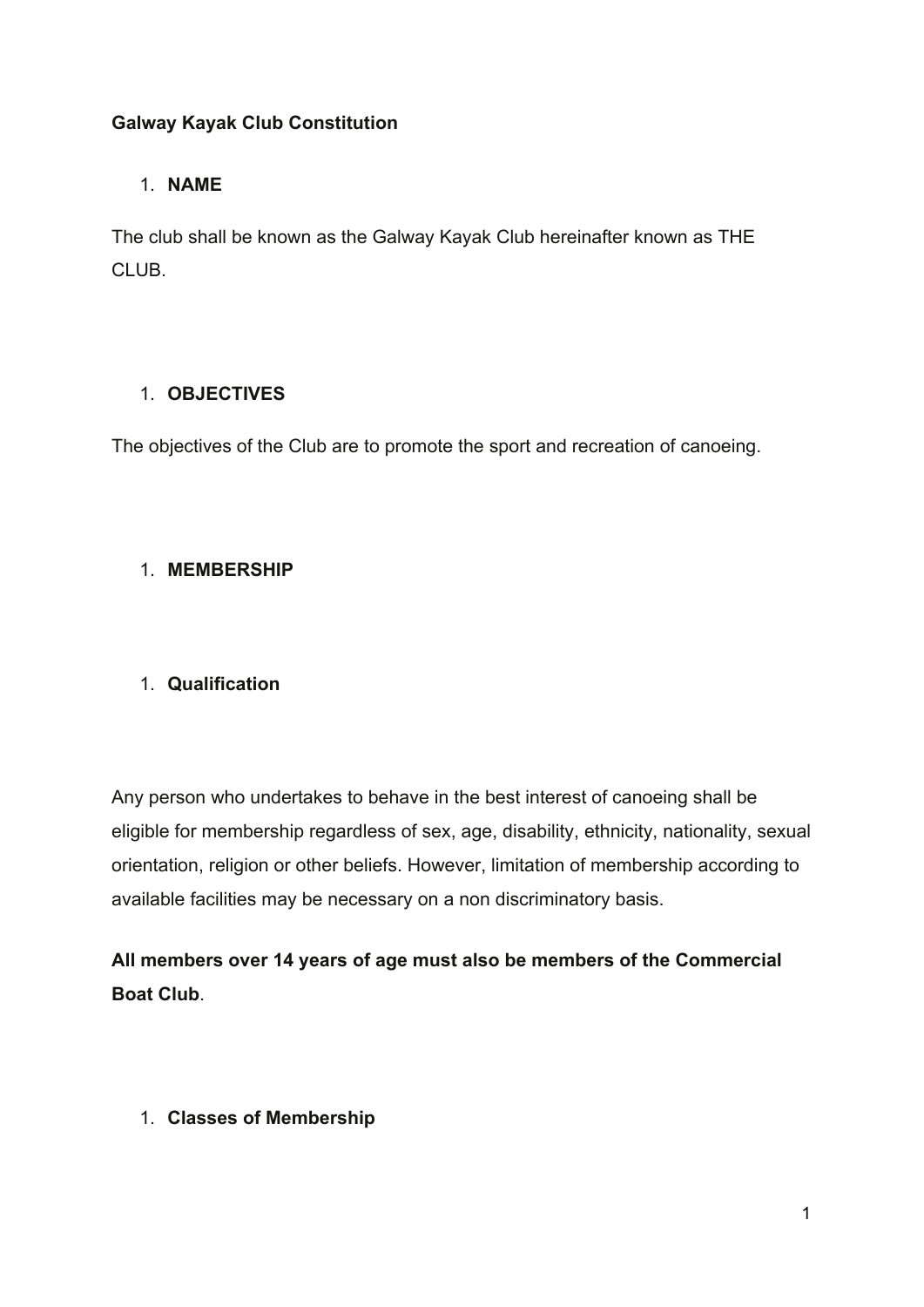Adult Members – over the age of 18.

Junior Members- Children under 18 years of age.

Voting rights are limited to members over the age of 18 on 1st October in the relevant club year.

#### 1. **Election**

Candidates for election to membership shall make written application to the Secretary of the Club on the form provided. The power of election shall rest with the General Committee.

## 1. **Restriction**

A person who has been expelled from, or refused membership of, the Irish Canoe Union, shall not be eligible for membership.

#### 1. **Acceptance**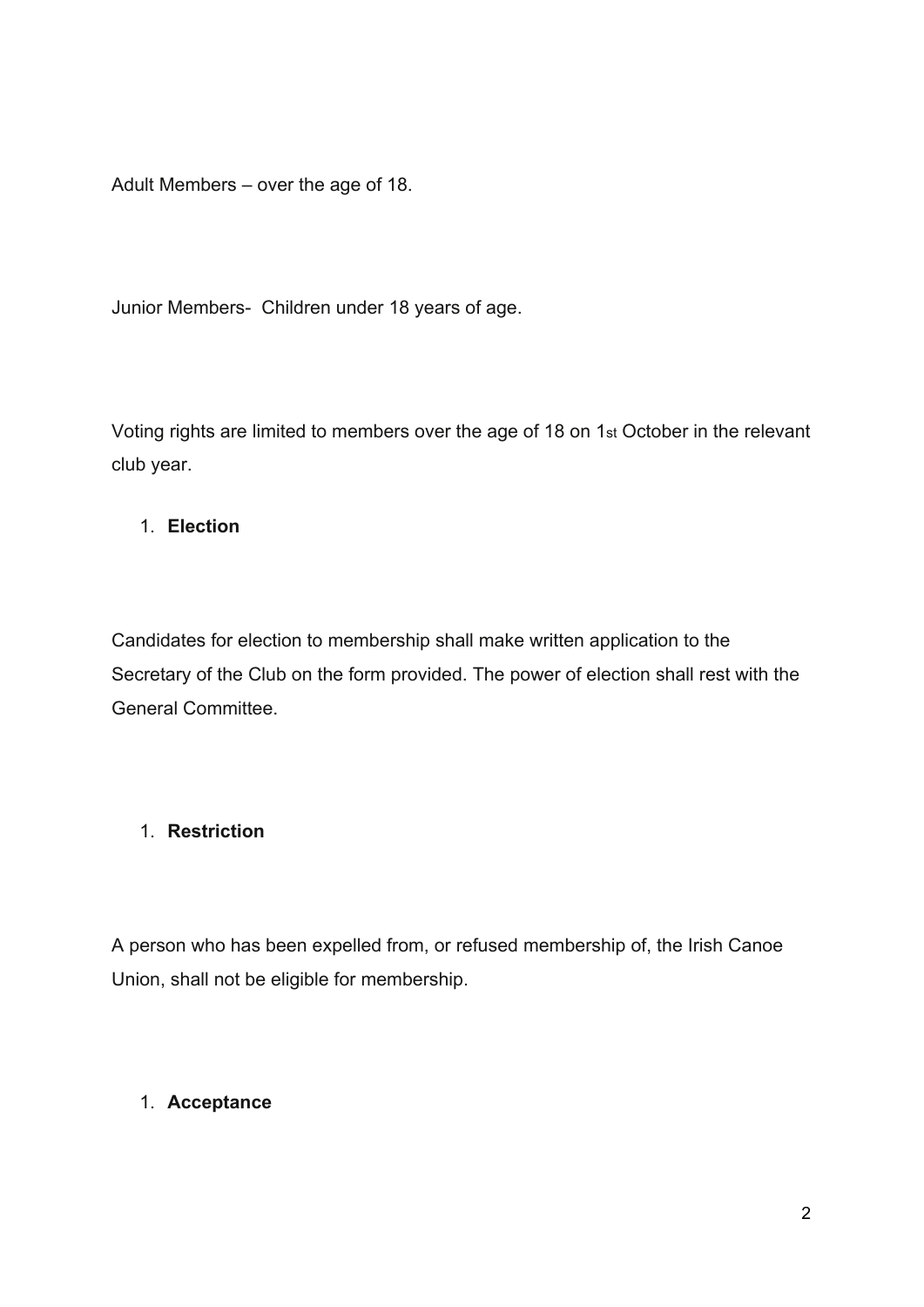The General Committee may decline to accept renewal of membership, from any person, only for good cause such as conduct or character likely to bring the Club or sport into disrepute. Appeal against refusal of renewal may be made to the members.

## 1. **ENTRANCE FEE**

Each applicant for membership shall, if his/her application be accepted, pay an entrance fee, the amount of which shall be determined by the members in General meeting.

## 1. **SUBSCRIPTION**

- 1. The rates of subscription shall be determined by the members in General meeting and shall be due on or before 1st January in each year.
- 1. Half yearly membership is available to anyone joining between July and August of a given year. This only applies to those holding minimum Level 2 Kayak Skills and only applies to first year of membership. Discount not to include fixed cost of ICU membership unless they have completed a beginner course with the Club.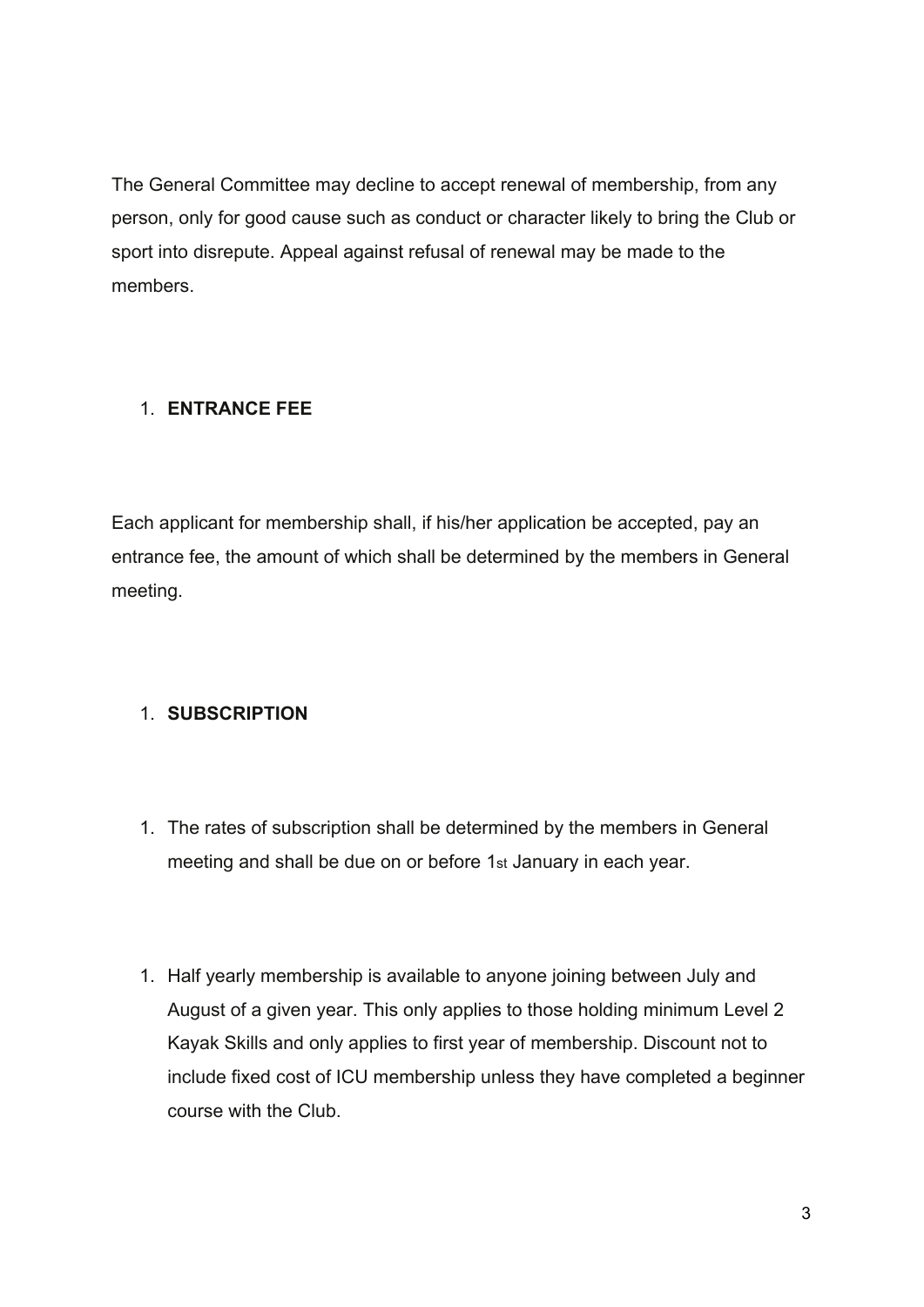1. There shall be a 50% reduced membership rate for unwaged / Old Age Pensioners, or full time students on production of evidence of their studies. Discount not to include fixed cost of ICU membership.

#### 1. **CESSATION OF MEMBERSHIP**

- 1. Any member violating any of the rules or regulations of the Club or being adjudged guilty of unsatisfactory conduct may, by resolution of the General Committee, be suspended or expelled. Any member so suspended or expelled may appeal to a Special General Meeting if such an appeal is sponsored by not less than ten per cent of members who are entitled to vote.
- 1. A member shall be deemed to have resigned from the Club if, after due notice in writing if he/she has not paid by 1st November the annual subscription which became due on 1st October. He/she may, however, rejoin at any time during that year without payment of any entrance fee, subject to the provision of 3.3 or 5 above.

#### 1. **SECTIONS**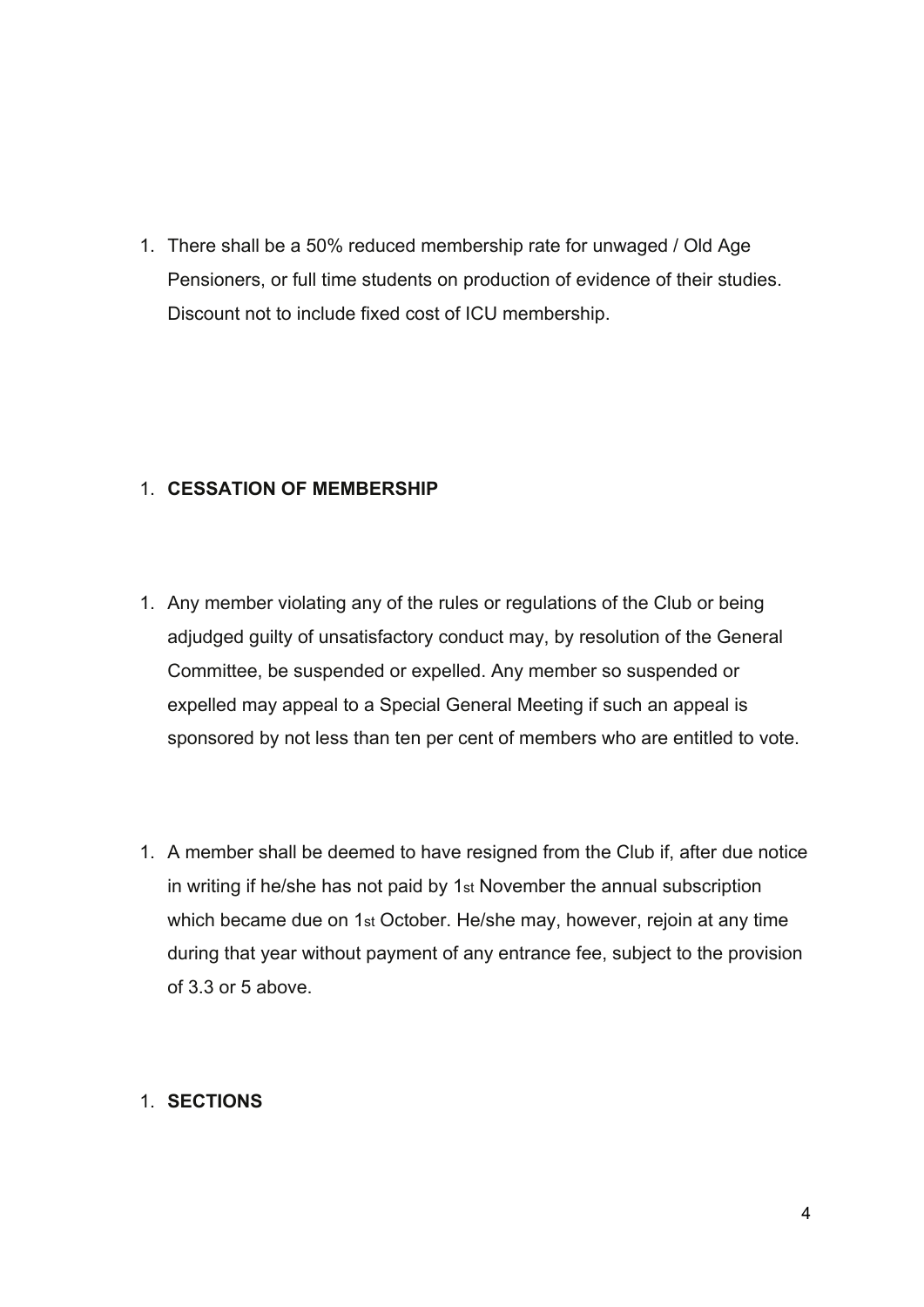- 1. The Club may organise various sections to cover the various activities of canoeing.
- 1. The affairs of each section shall be conducted by a sub committee of up to five members of whom the Chairperson or his/her deputy shall serve on the General Committee.

## 1. **DISQUALIFICATION FROM HOLDING OFFICE**

Only members entitled to vote are eligible to hold office.

## 1. **GENERAL COMMITTEE**

- 1. The General Committee shall conduct the affairs of the Club as a whole and shall consist of a Chairman, Secretary, Treasurer, Safety Officer and other officers as deemed necessary. Additionally, the General Committee may co opt no more than two members of the Club to its members.
- 1. Nominations for the position of Chairman, Honorary Secretary, Honorary Treasurer and other officers shall be put forward in the form of a motion under the terms of the Rule 12.4.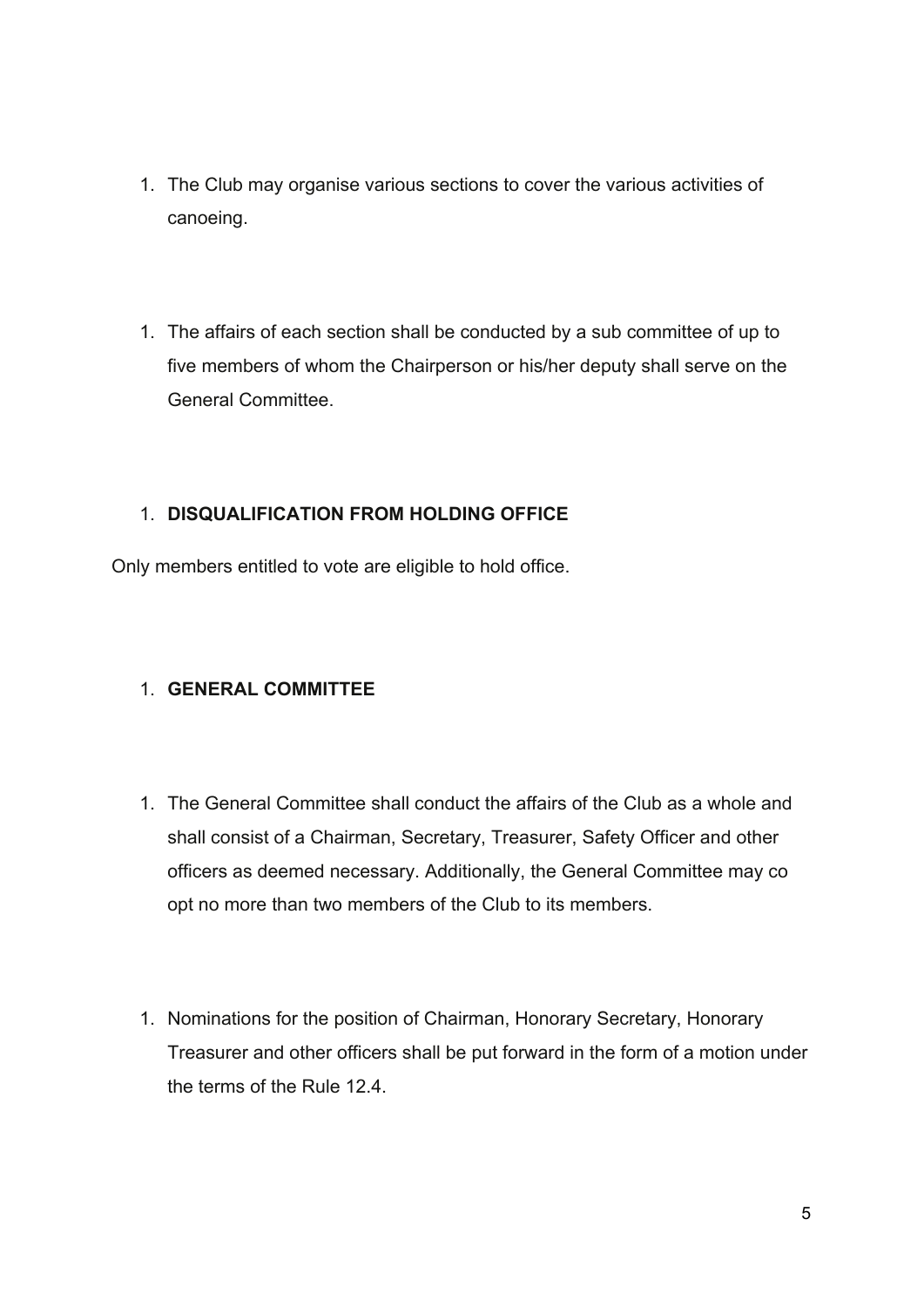1. The term of office shall be for one year and members shall be eligible for re-election. The maximum period office may be held for is four terms, though a member may again be elected after a break of one year.

#### 10.**DUTIES OF THE GENERAL COMMITTEE**

#### **1.Chairperson**

The Chairman will preside at all General Meetings of the Club and at all meetings of the General Committee. He or she shall be responsible for guiding the activities of the club in accordance with its rules and general policy as expressed by the majority of its members. The Chairperson shall represent or arrange for the representation of the Club at Irish Canoe Union General Meetings. He/she shall ex officio be a member of any other committee of the club.

## 1. **Honorary Secretary / PRO**

The Honorary Secretary / PRO will be responsible for the organisation of meetings of the General Committee and of the Club, and the recording of minutes relating to such meetings and all correspondence relating to the general business of the Club. He or she shall be responsible for transmitting all correspondence relating to particular activities to the relevant individuals at the earliest opportunity. He or she shall also be responsible for communications within and external to the club.

#### 1. **Honorary Treasurer**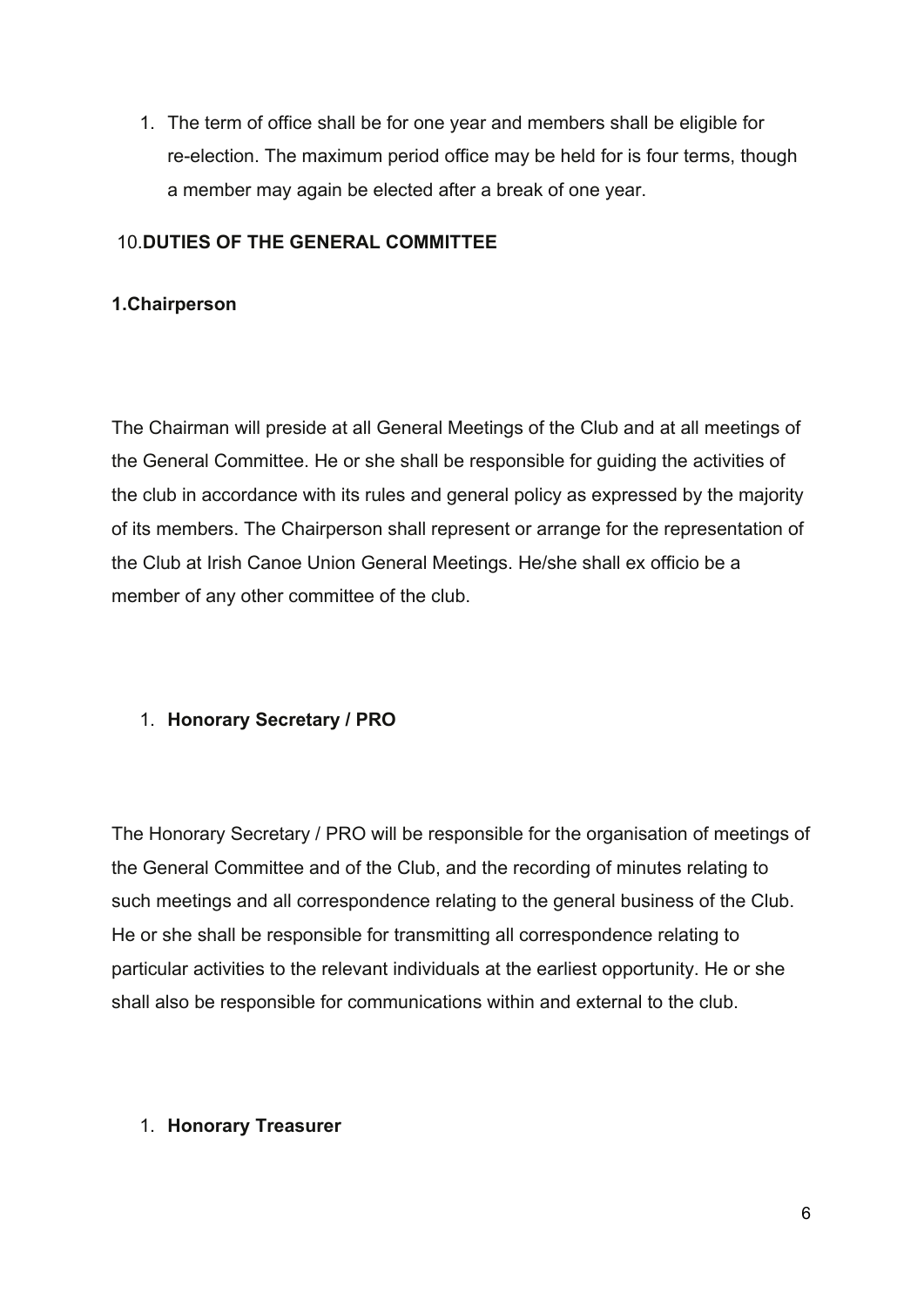The Honorary Treasurer will be responsible for the collection of all monies including subscriptions and shall keep such books of account as required by the General Meeting.

The Honorary Treasurer shall audit the accounts of the club annually and shall produce at the AGM balance sheet showing the financial state of the club and where required this to be accompanied by an Honorary Auditor's report. All cheques drawn on the club's funds should have two signatures. The Treasurer must make the General Committee aware of any existing or potential financial or cash flow problems.

## 1. **Safety & White Water Officer**

The Safety & White Water Officer will be responsible for promoting safe practices amongst club members and ensuring that club equipment complies with all current safety recommendations. The will run White Water activities and be responsible for facilitating club members progress their white water skills They will also be familiar with the Irish Canoe Union's Award Scheme and encourage participation in the Scheme by Club members. All white water equipment will be maintained by this officer

## 2. **Sea Kayaking Officer**

This Officer will be responsible for overseeing sea kayaking activities (trips) and events (symposiums, training, assessments) within the club, to help ensure best practices are utilised to ensure safe activity, by being knowledgeable and interested in safe practices, liaising with the safety officer and other experienced paddlers if needed.

The seakayaking officer will also be responsible for the maintenance of all sea kayaking equipment.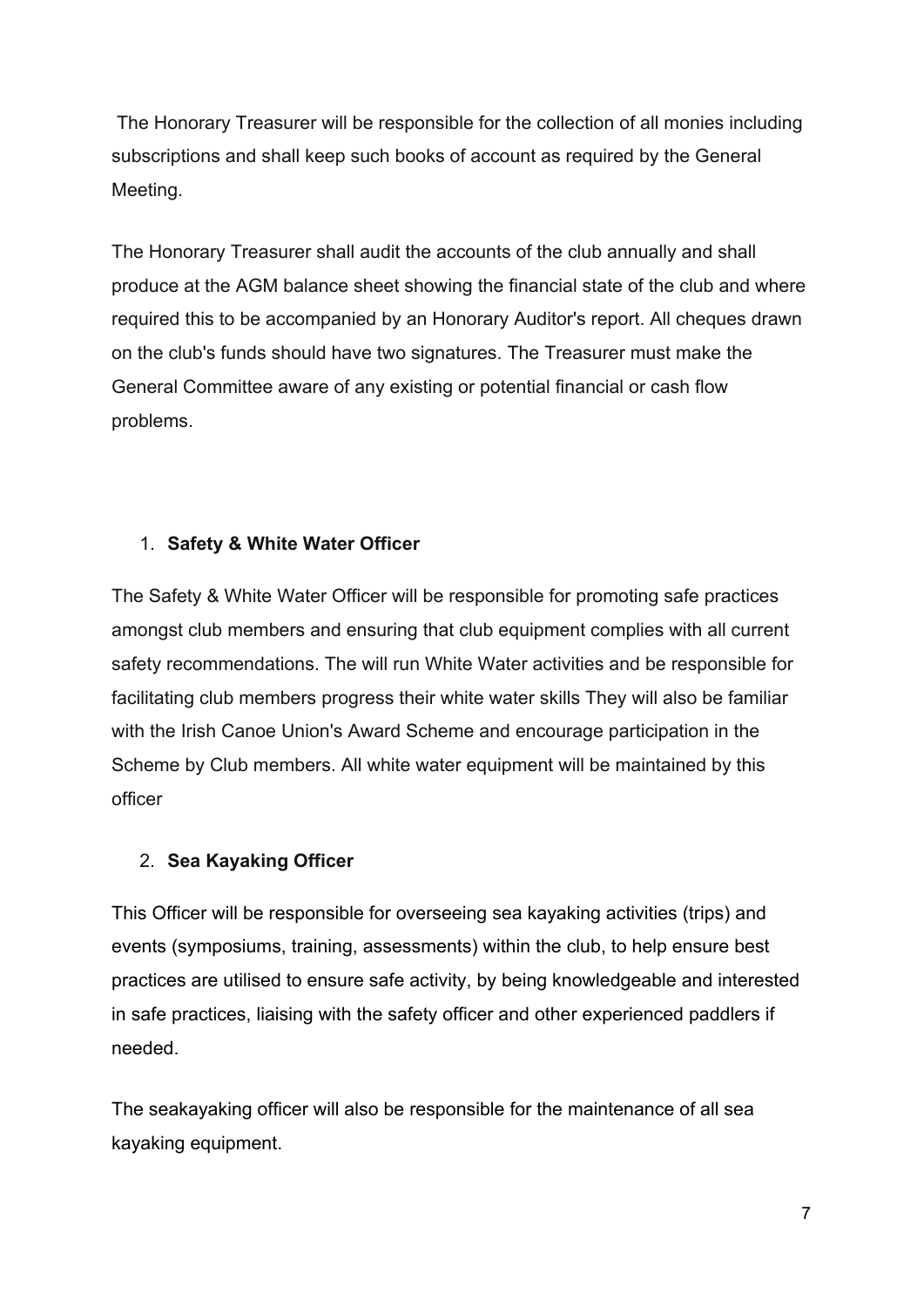## 3. **Polo Officer**

The Polo Officer shall be responsible for the maintenance and development of polo equipment.

## 4. **Junior Officer**

The Junior Officer will be responsible for the organisation and planning of junior activities.

# 5. **Racing Officer**

The Racing Officer shall be responsible for the maintenance and development of racing equipment.

## 6. **Beginners Officer**

The Racing Officer will be responsible for the organisation and planning of beginer activities.

# 7. **Child Liaison Officer**

The Child Liaison Officer shall be responsible for the development of the youth in the club and shall carry out the role of Club Child Liaison Officer as spelled out in the Irish Canoe Union Child Protection Policy. It is a requirement that this officer be Garda Vetted and attends relevant child protection course(s). This is not a committee position.

# **11.GENERAL COMMITTEE**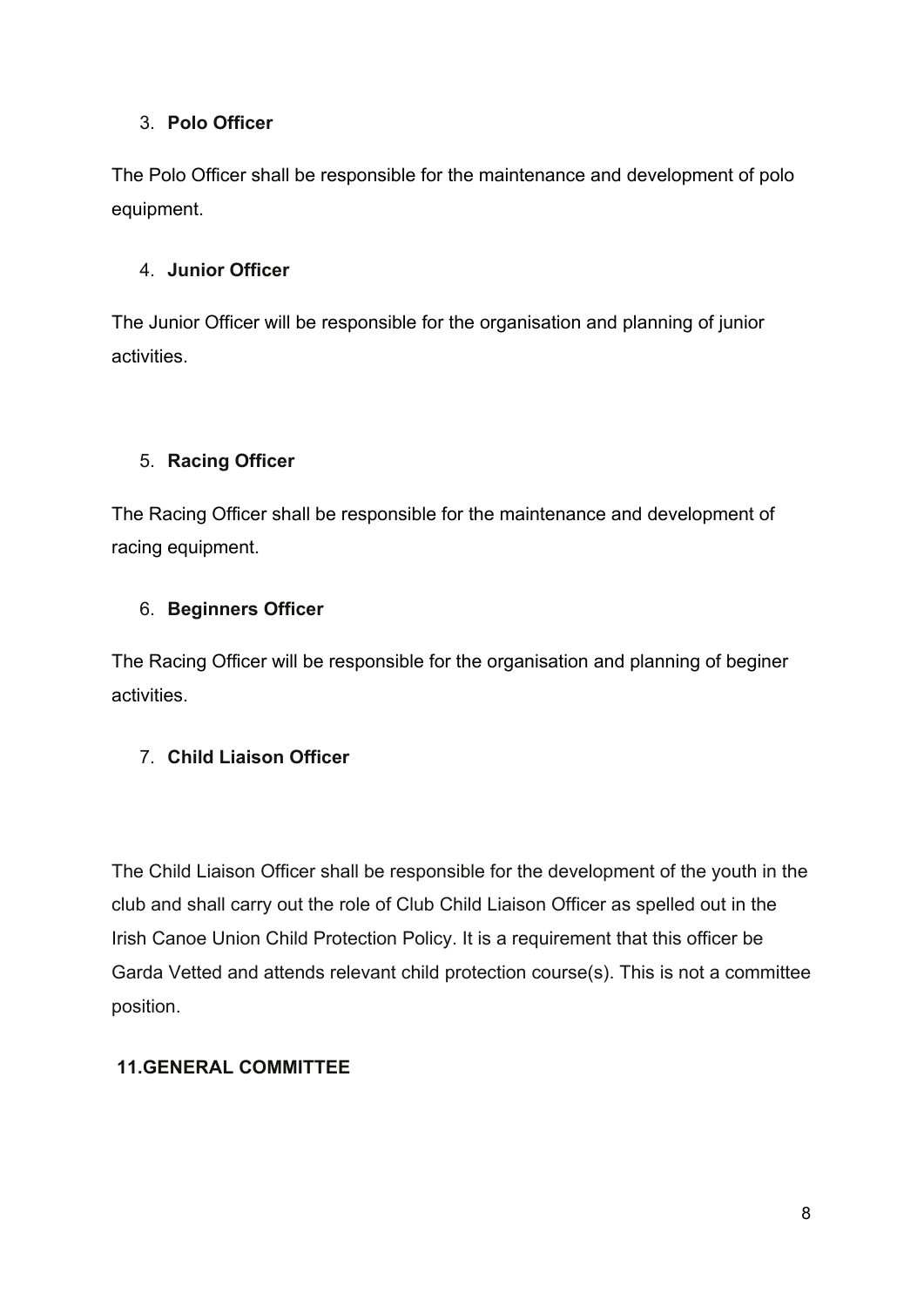- 1. The General Committee is responsible for the general conduct of the Club's business and activities.
- 2. The General Committee shall meet at regular intervals during the year, as required by the business to be transacted.
- 3. Special meetings of the General Committee shall be called by the Honorary Secretary on instructions from the Chairperson, or not less than three committee members.
- 4. A quorum shall consist of not less than four members of the General **Committee.**
- 5. In the case of casual vacancy among the General Committee, the said Committee shall appoint another eligible person to act until the next AGM.

# 12. **GENERAL MEETINGS**

- 1. An Annual General Meeting shall be held each year and no later than 18 months after the preceding Annual General Meeting.
- 2. An Extraordinary General Meeting shall be called on the instructions of a simple majority of the General Committee, or on a requisition signed by not less than ten per cent of the members entitled to vote.
- 3. Not less than 21 days clear notice shall be given, specifying to all members the time and business of the General Meeting.
- 4. Motions for discussion at the Annual General Meeting, not of origin from within the General Committee, shall be lodged with the Honorary Secretary at least 14 days preceding the AGM.
- 5. At any General Meeting, a resolution put to the vote of the Meeting shall be decided by a show of hands, of those entitled to vote, except when more than one nomination has been received for a position on the General Committee, in which case voting will be by secret ballot.
- 6. At all General Meetings the Chairperson will preside or, in his/her absence, a Chairperson for the meeting will be elected by the voting members present.
- 7. At all General Meetings not less than ten per cent of the members of the Club shall constitute a quorum.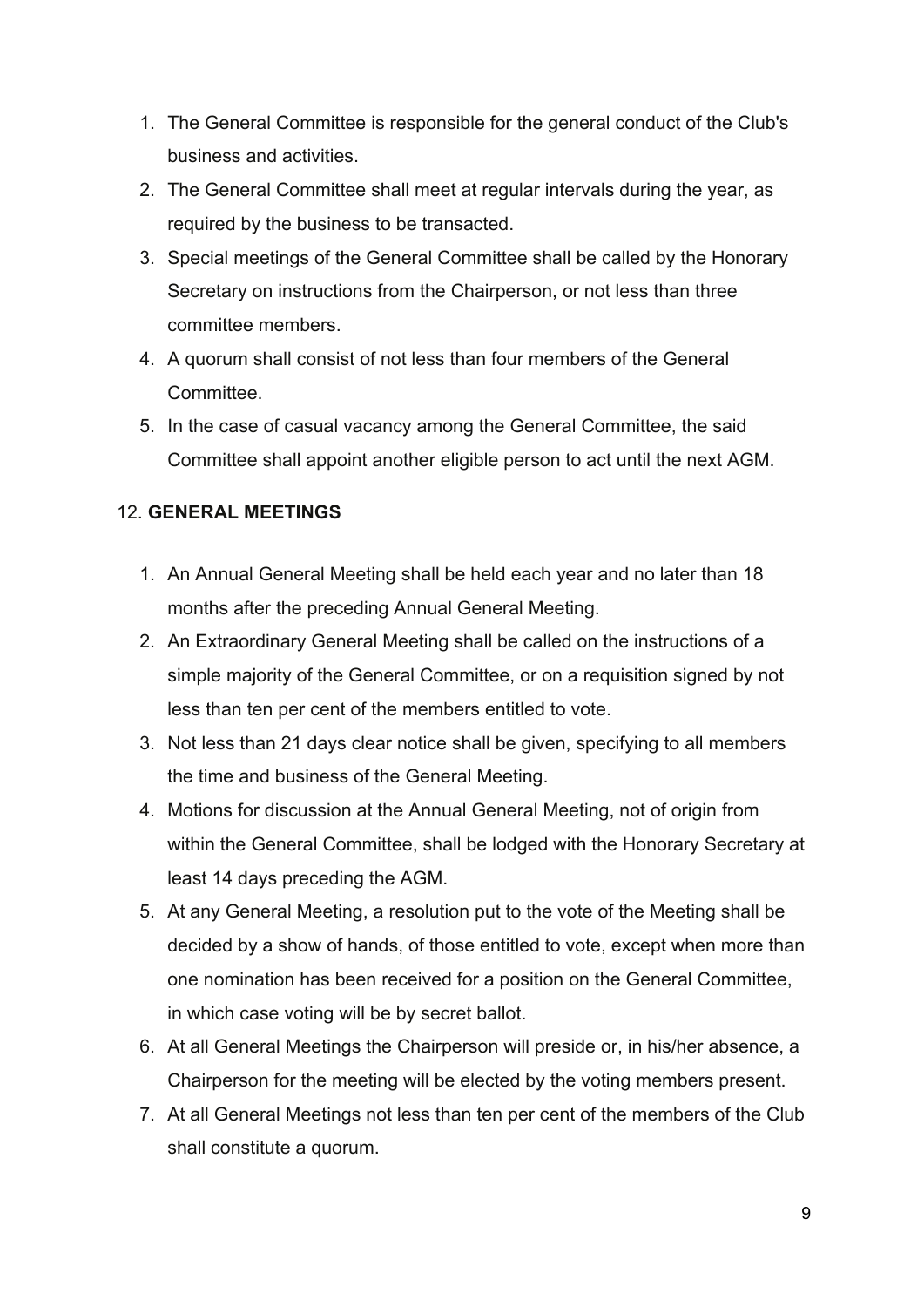- 8. If after a half hour from the time appointed for the meeting, a quorum is not present, the Meeting, if called at the request of the members shall be dissolved. In any other case, the Meeting shall be adjourned. If a quorum is not present with half an hour of the time appointed for an Adjourned Meeting, the members present shall be a quorum
- 9. Accidental omission to give notice of a meeting to, or the non receipt of notice of, a meeting by any member shall not invalidate the proceeding of the meeting.
- 10.Nominations will be published to current members immediately following their acceptance by nominees in order to maintain transparency. These nominations will be disclosed through an online medium where only current members can view the information.
- 11.The outgoing Executive Committee shall conduct the Annual General Meeting.

## 13. **Procedure for Committee Nominations:**

- 1. Nominations to serve in any position on the committee must be made by two full members of the club whose membership fees are paid up to date and who are not suspended or disqualified.
- 1. These nominations must be submitted at least 14 days prior to the holding of the AGM with the exception of point 3 below. Nominations must be submitted in writing (email or letter) by this date. All nominees will be informed of their nomination and of the nominators and given adequate time to consider their nomination.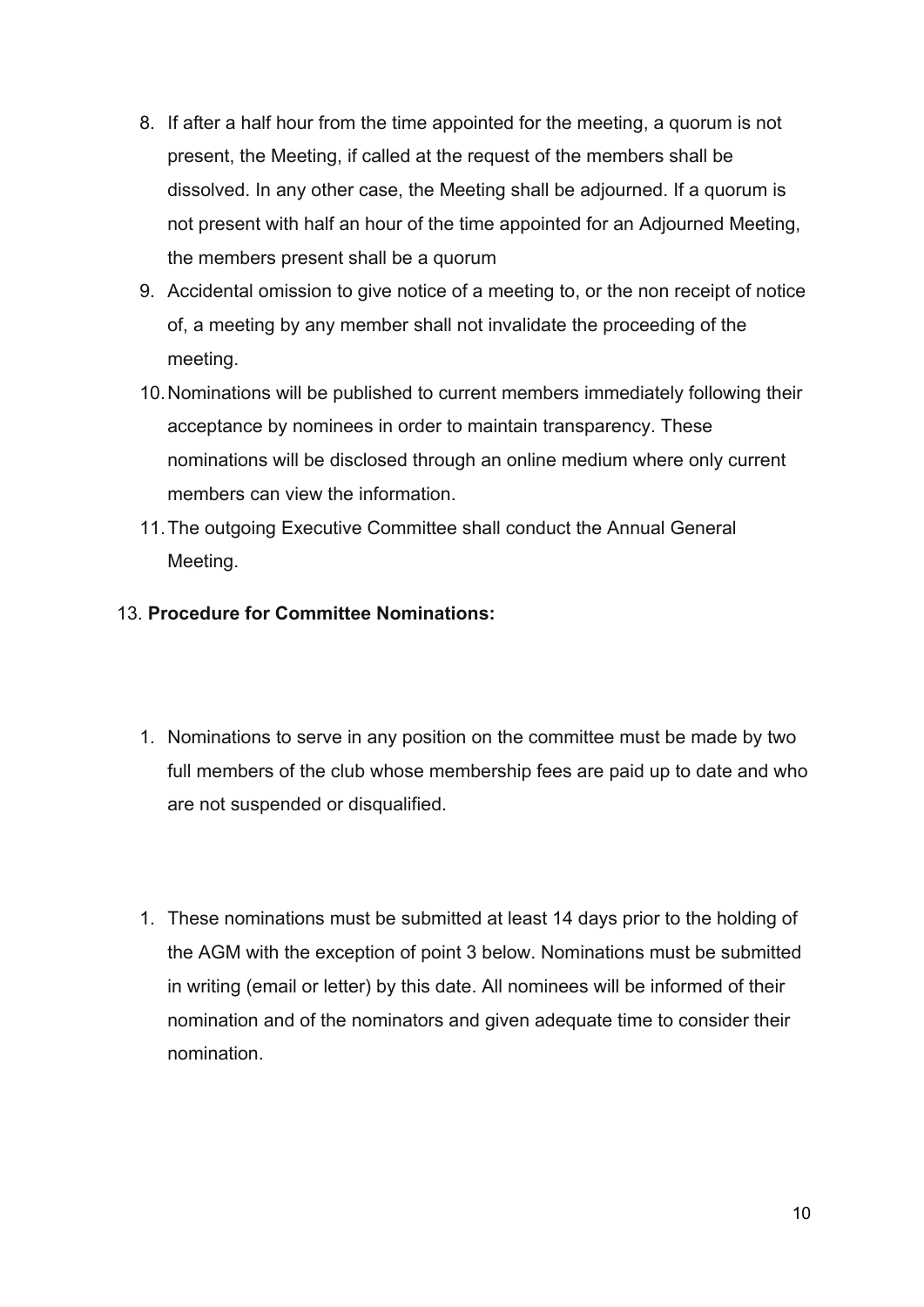- 1. In the event of the number of Nominees for any particular Committee position being equal to or less than the number of positions to be filled, such Nominees shall be declared elected, and any positions left unfilled, due to the lack of Nominees or Nominees withdrawing, shall be filled by the new Executive Committee, as soon as is practical after the Annual General Meeting, by way of co-opting.
- 1. In the event of a tie, whether on a show of hands or on a ballot, the Chairman of the committee will have a casting vote in addition to his vote as a member.
- 1. Any Member of the Committee who shall have absented himself from three consecutive meetings, without reasonable explanation, shall be deemed to have resigned from the Committee.
- 1. Should any Member of the Committee resign, be deemed to have resigned, or his position otherwise lapse, the remaining members of the Committee shall, at their discretion, have the power to fill the vacancy, by co-opting a replacement from the body of the Full Membership.

## 14. **LIABILITY**

1. The General Committee shall manage the affairs of the Club. Financial or legal liability incurred in the rightful exercise of their office shall not, however,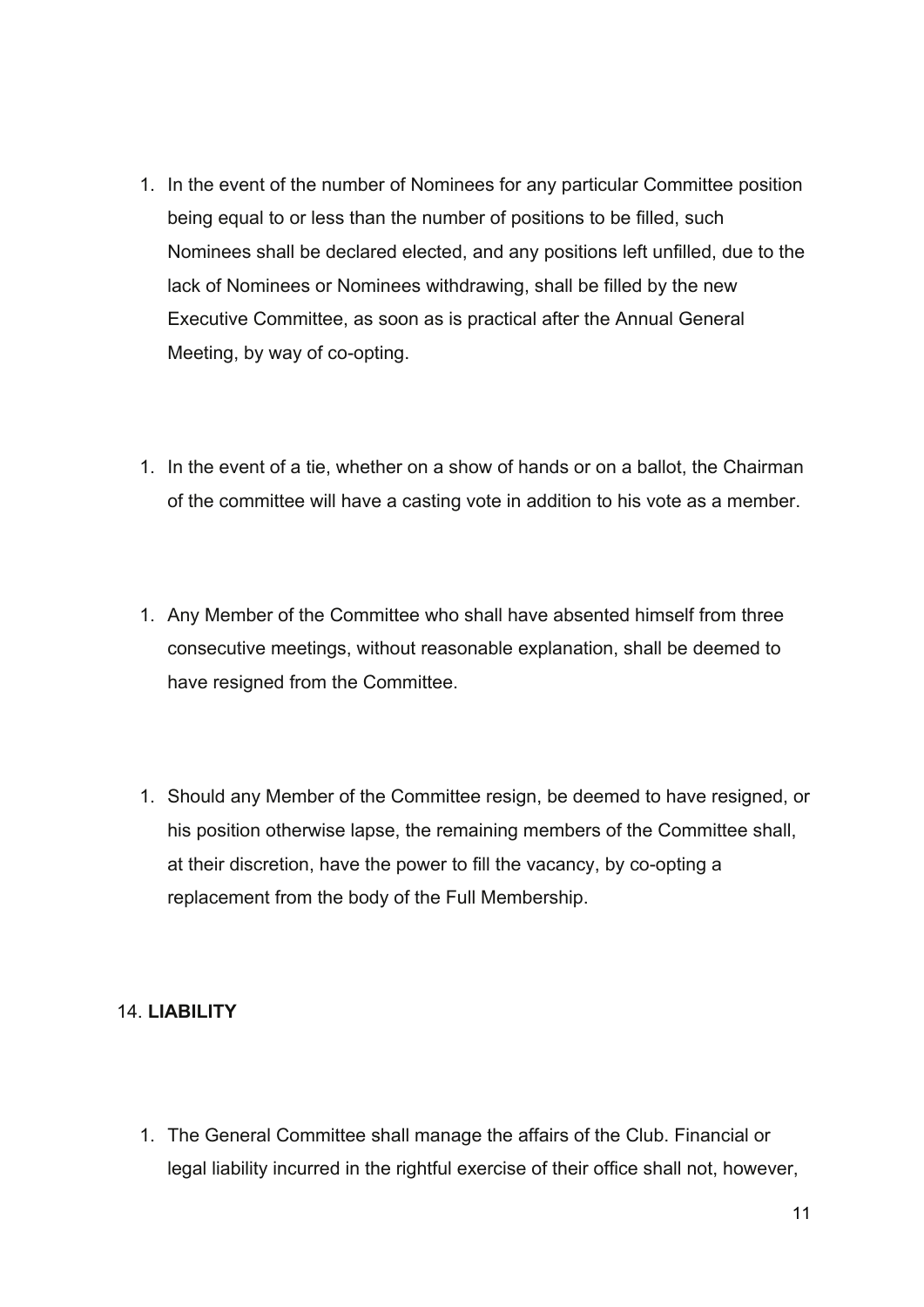be the personal liability of the Committee, but shall be the responsibility of the Club as a whole.

1. All members or other persons who attend club tours or meets do so at their own risk, and neither the Club nor its officers can accept liability for any loss or injury of any kind sustained at its premises or whilst on a Club tour, meet or other activity.

# 15. **VOTING**

Only full members are entitled to vote at all meetings.

# 16.**ALTERATION OF CONSTITUTION**

- 1. This constitution shall not be altered, amended, or rescinded except by a General Meeting of the Club.
- 1. A resolution to give effect to a change must be passed by least fifty per cent of the members present at the General Meeting.

# 17. **AUDITOR**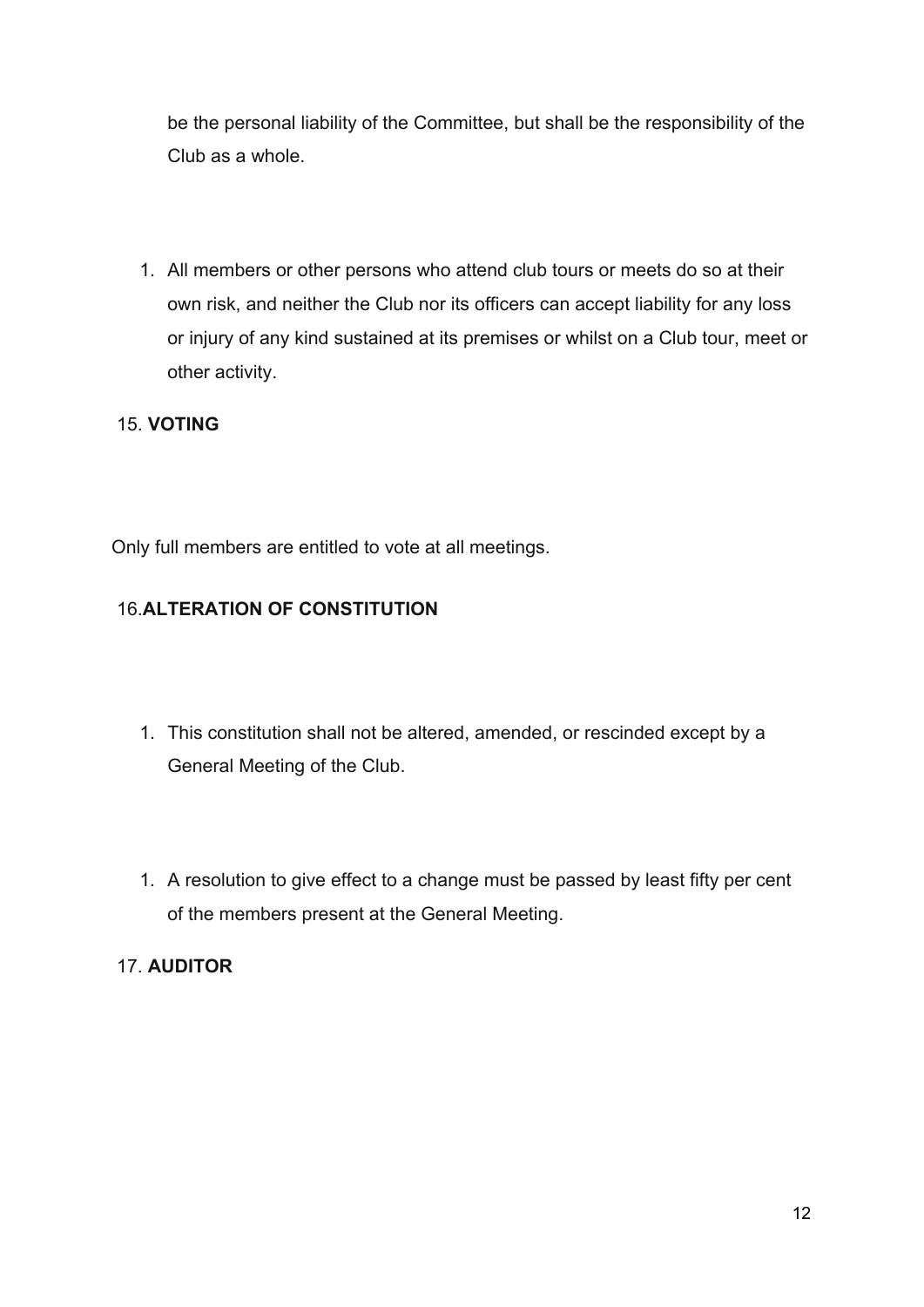Every Annual General Meeting shall appoint an Honorary Auditor who shall at least once in every year examine the Accounts of the Club, and ascertain the correctness of the income and expenditure accounts and of the Balance Sheet.

## **18. DISTRIBUTION OF PROFITS**

In no circumstances can any profit be distributed to members, but any profits earned shall be contributed to a General Fund for furthering the objectives of the Club.

## **19. TERMINATIONS**

The Club shall not terminate except by resolution of a Special General Meeting convened for the purpose and, in such an event, any surplus assets shall be handed over to a body or bodies with similar objectives or to a charity or charities agreed by the meeting which formally terminates the Club.

## **20. POWER OF DECISION**

Any matter not provided for in this constitution, or any question over the interpretation of it shall be dealt with by the General Committee whose decision shall be final.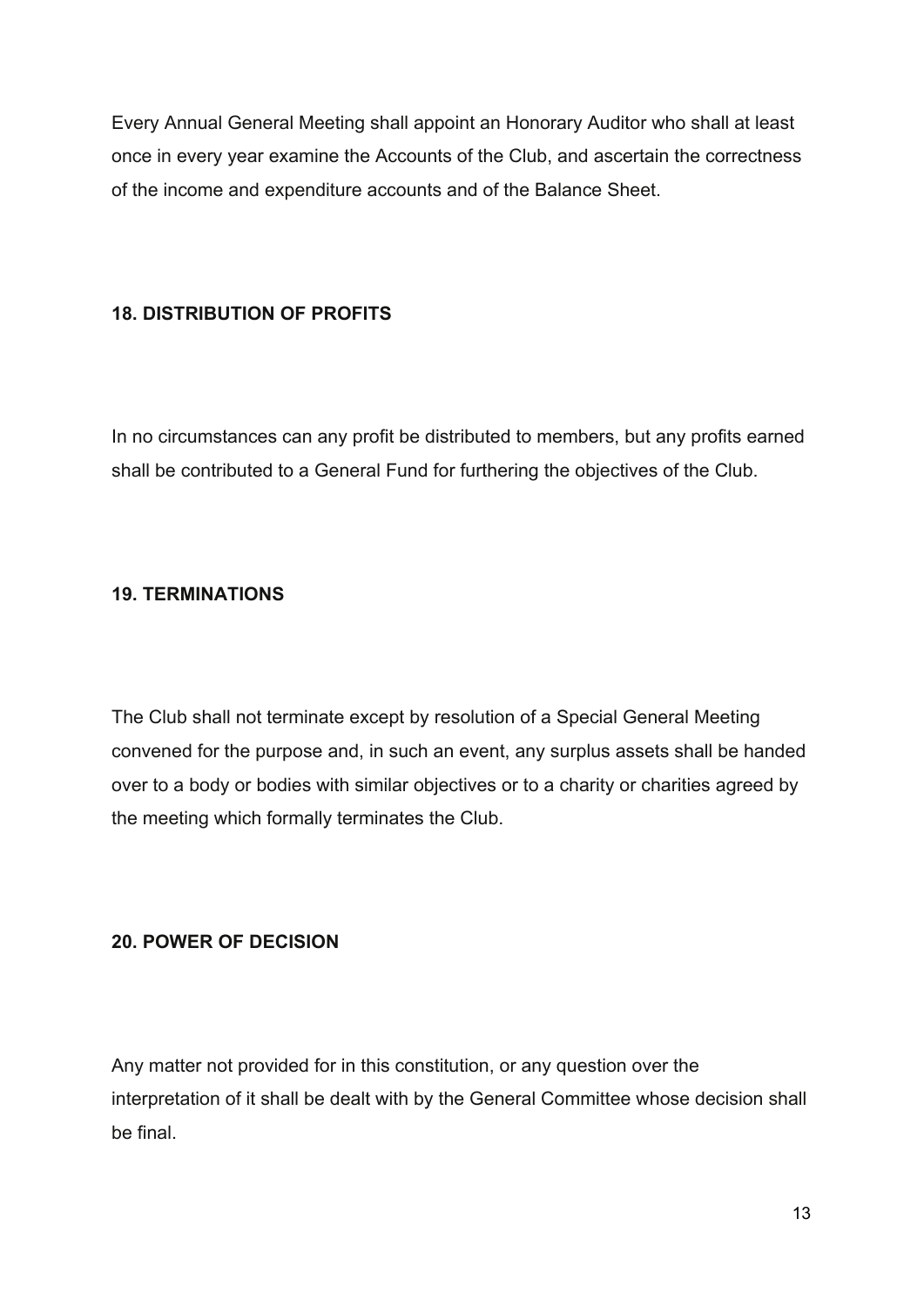## **21. SAFETY RULES**

The General Committee shall be empowered to draw up rules for the safe conduct of kayaking activities.

## **22. DECLARATION**

Each member upon joining shall sign an application form containing the following declaration.

Name\_\_\_\_\_\_\_\_\_\_\_\_\_\_\_\_\_\_\_\_\_\_\_\_\_\_\_\_\_\_\_\_\_\_\_\_\_\_\_\_\_\_\_\_\_\_\_\_\_\_\_\_\_\_\_\_\_\_\_\_\_

Upon acceptance into membership of the Galway Kayak Club I understand that kayaking is undertaken at my own risk. I confirm that I do not suffer from any disability or medical condition which may render me unfit for strenuous exercise\*\*

Signed and the state of the state of the state of the state of the state of the state of the state of the state of the state of the state of the state of the state of the state of the state of the state of the state of the